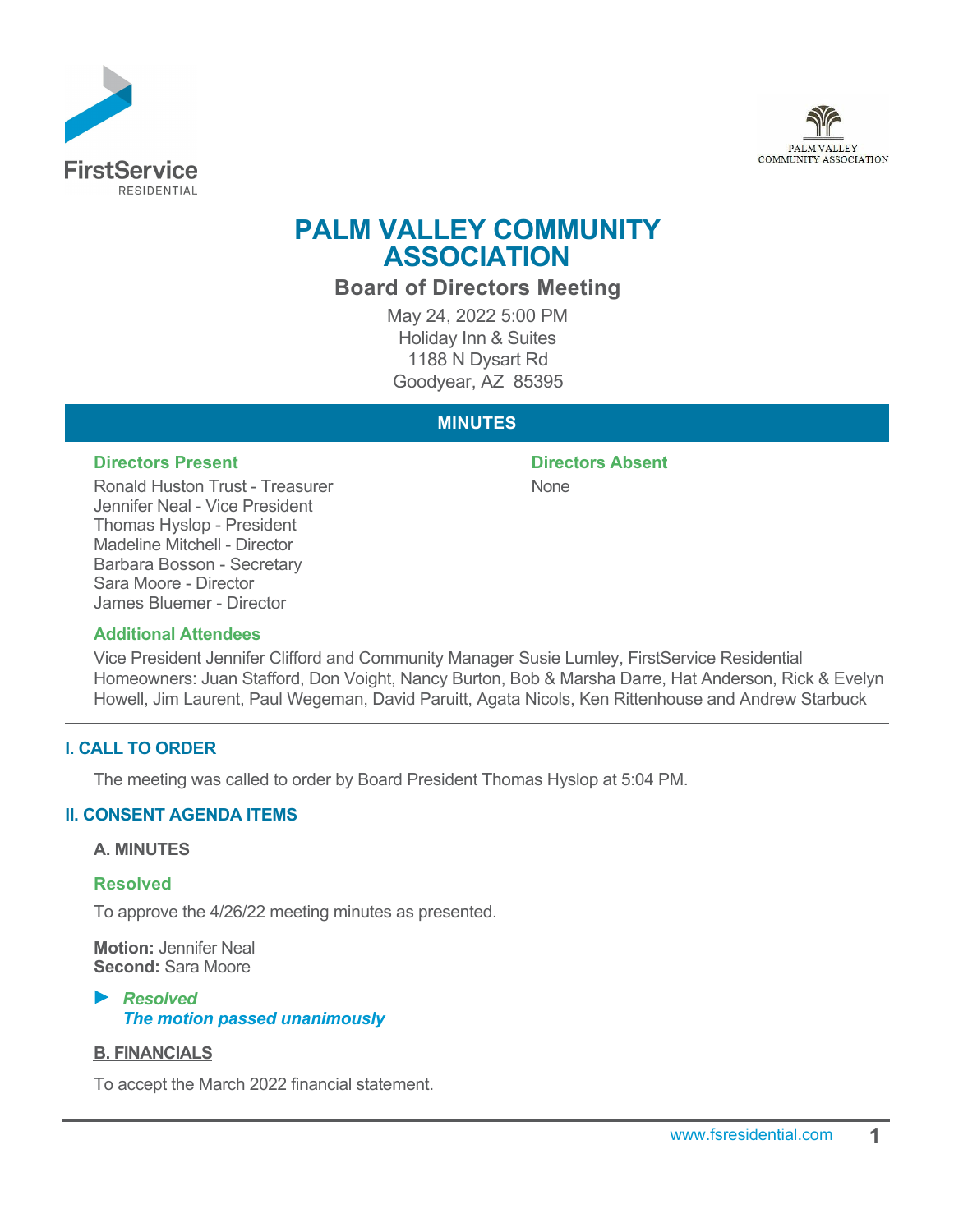# *Resolved The motion passed unanimously*

#### **III. HOMEOWNER FORUM**

Homeowner Jim Laurent suggested vehicle violations include the vehicle make and photo of the license plate and vehicles parked illegally should be reported to Goodyear PD. *Response: Management will talk with the patrol company.*

Homeowner Hat Anderson suggested homeowners be contacted before vehicle violation notices are sent since some owners are receiving violations for vehicles not associated with their residence. He also has a neighbor still parking in the front yard granite. *Response: Violations are removed if an owner reports the vehicle is not associated with their residence. Letters are being sent for parking in the front yard granite. Parking in the front yard is also a City code violation so homeowners and management can report to the City as well.*

Homeowner Agata Nicols thanked the board for addressing the landscaping at the Fairways entry mailboxes and outlined the following concerns: 1) neighbor by the mailboxes at the rear of The Fairways still has not removed trash from their bushes and still needs to trim the bushes, 2) the golf course is neglecting the area behind the homes at the rear of The Fairways, 3) asked the board to reconsider zoom meetings, 4) feels the violation compliance timeframes are too short, and 5) asked about The Fairways monument lighting. *Response: 1) management spoke with the neighbor and he said his landscaper will address it, violation letters are being sent, 2) management will reach out to the golf course and homeowners may reach out to the golf course as well, 3) the board will take this into consideration, 4) we are working on implementing a program to send violation notices via e-mail for faster delivery to homeowners, which should be in place by 4th quarter this year. Homeowners may contact management to request a compliance date extension if needed. 5) the board approved a proposal for the monument lighting at the last meeting and the vendor has been notified. Work should be completed in the next few weeks.*

Homeowner Rick Howell thanked Ron Huston for the temporary patch of the hole outside Palmilla exit gate and suggested an update be sent to Palmilla homeowners. *Response: the board thanked Rick for the suggestion and management will send an update to Palmilla homeowners via email.*

Homeowner Charlie Gray shared that Goodyear PD will not ticket wrong way parked vehicles inside the gated communities.

Homeowner Don Voight is concerned with the quality of work being performed by Certa Pro Painters. He said a neighbor used Certa Pro for a paint job and they did not do all the proper prep work prior to painting. Also Don would like to address his golf fence maintenance during golf course overseed which is generally mid-September, but the compliance date is September 1st. *Response: thank you for the feedback regarding Certa Pro and extensions can be granted for golf fence maintenance upon request.*

Homeowner David Fleming is upset about receiving vehicle violation notices for vehicles not associated with his residence. *Response: violations will be closed for vehicles not associated with his residence.*

Homeowner David Barnett appreciates responsiveness to his recent emails and asked about a vehicle still parking on his street over night on a regular basis. David suggests towing signage for overnight street parking. *Response: management has not been able to determine what residence the vehicle is associated with as the owner of the home it is parked in front of reported it is not associated with their residence. Management will look into signage for The Fairways as a start.*

Homeowner Rick Howell suggested orange parking stickers be placed on vehicles parked on the street over night. *Response: the board will look into this.*

Homeowner Ken Rittenhouse says they have been waiting 14 weeks for the mailbox in The Horizons to be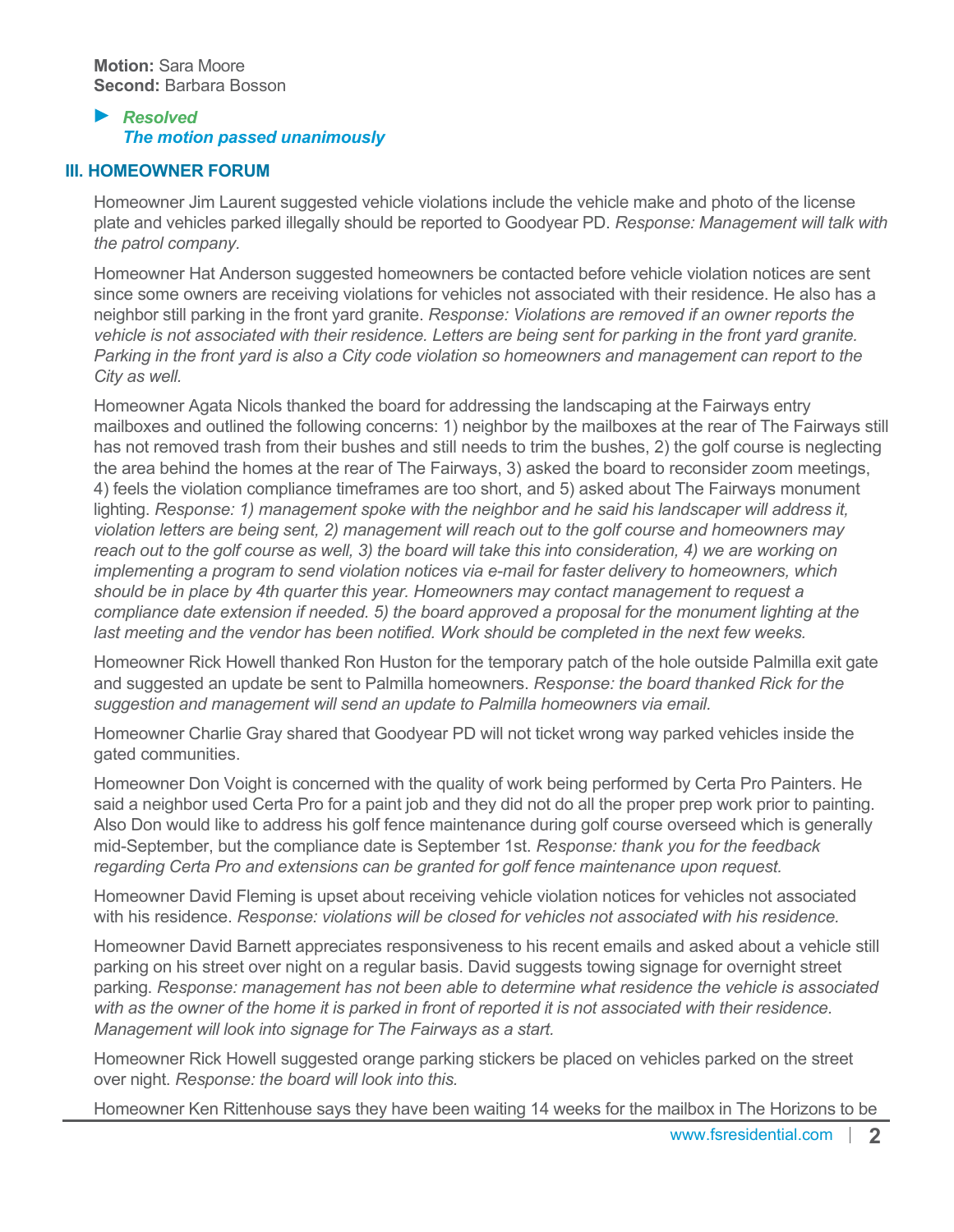replaced and when will this be done. *Response: mailboxes are owned and maintained by USPS. Management spoke with USPS on behalf of Horizons homeowners and was advised several weeks ago that a work order was submitted for replacement of the mailboxes. Homeowners should contact USPS directly in regard to mailbox replacement and any other mailbox issues as the Association has no control over the mailboxes or USPS.*

Homeowner Hat Anderson suggested the board appoint a parking committee to review issues with homeowners receiving violations for vehicles not associated with their residence. *The board will take this into consideration.*

Homeowner Agata Nicols suggested a monthly newsletter. *Response: management will be sending regular informational emails to the homeowners.*

# **IV. MANAGEMENT REPORT**

#### **Administrative Report:**

- A. 111 calls logged in the month of April 2022
- B. 28 new owners recorded 3/1/21 5/1/22
- C. 253 violation letters issued in the month of April 2022
- D. Spoke with City of Goodyear and provided a list of wall areas damaged by city trees. The city seems to be willing to take responsibility for this and will report back to management.
- E. Spoke with City of Goodyear regarding how to request a no overnight street parking ordinance within Palm Valley Phase I. The City responded they will not implement such an ordinance.

# **Physical Property Report**

- A. Legends completed the 2022 tree service project.
- B. Sundance Sweeping completed street sweeping service in The Fairways the 1<sup>st</sup> & 3<sup>rd</sup> Thursday of the month and in Palmilla the 3<sup>rd</sup> Thursday.
- C. A Balanced Pool completed 3 times per week service for Palmilla Pool.
- D. Safe & Sound completed monthly playground service in Palmilla.
- E. Work Orders this period included:
	- 1. A Balanced Pool to power wash the entire pool area and bathrooms.
	- 2. Trim and Tidy relocated the trash receptacles inside the pool area.

# **V. OLD BUSINESS**

#### **A. FAIRWAYS ENTRY BLOCK PAINT**

The Board reviewed a proposal from Certa Pro to paint The Fairways entry block. The Board requested management obtain additional bids.

#### **VI. NEW BUSINESS**

#### **A. BID POLICY REVIEW**

The Board revised the bid policy to follow the sealed bid process for goods and services in excess of \$2500 rather than \$5000.

**Motion:** Barbara Bosson **Second:** Jennifer Neal

*Resolved The motion passed unanimously*

#### **B. 2022 BUDGET CHANGES**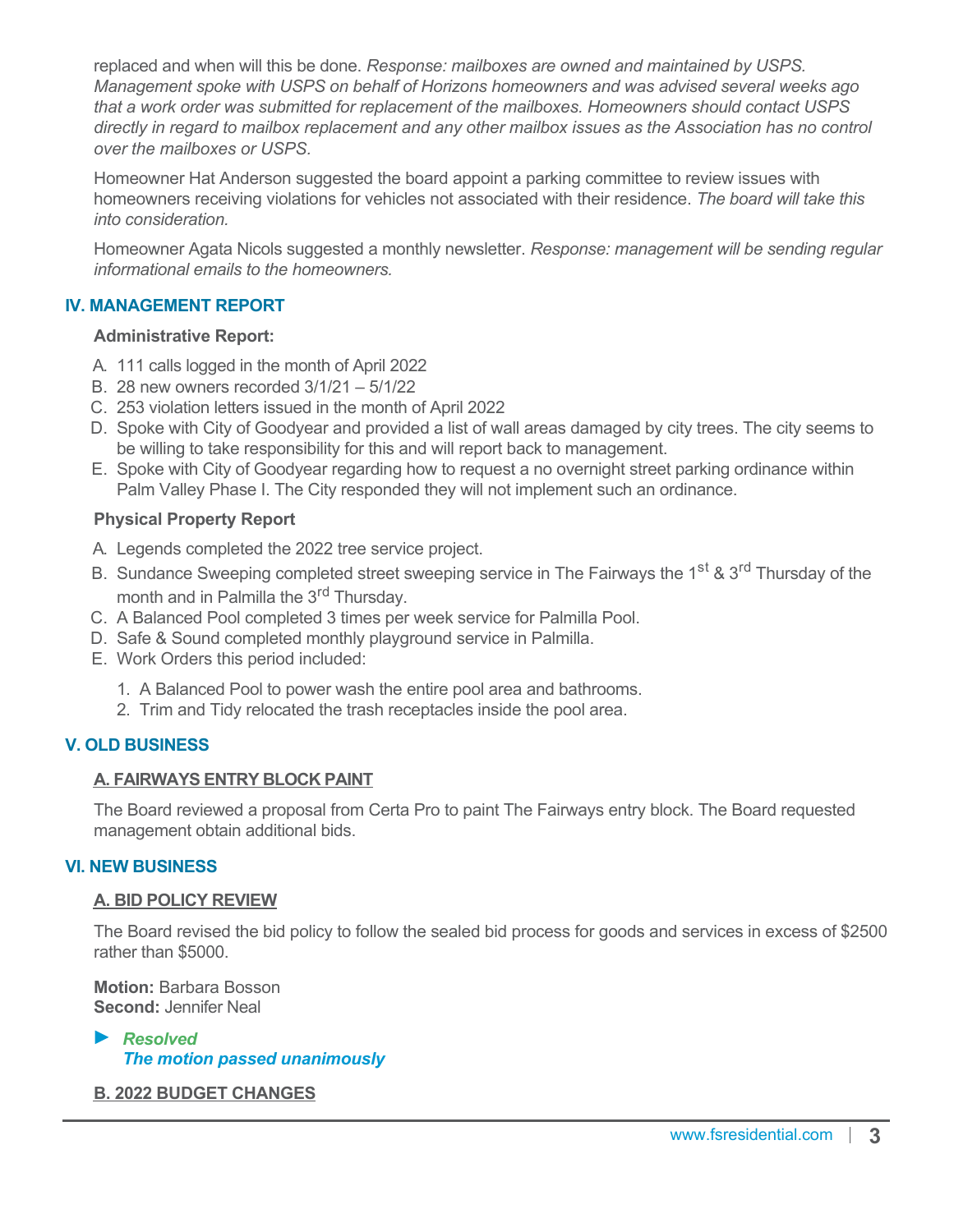# **First Motion**

To approve changes to management contract Exhibit A fee schedule as presented.

**Motion:** James Bluemer **Second:** Barbara Bosson

#### *Resolved The motion passed unanimously*

#### **Second Motion**

To adjust the 2022 budget by moving \$4500 from reserve study update and \$9900 from operating surplus to patrol service.

**Motion:** Thomas Hyslop **Second:** Sara Moore

*Resolved The motion passed unanimously*

#### **C. ANNUAL REVIEW OF CONTRACTS**

The board reviewed current service contracts and directed management to bid gate maintenance service and landscaping service over the summer for discussion in the fall.

# **VII. COMMITTEE REPORTS**

# **A. ARCHITECTURAL COMMITTEE REPORT**

- The committee reviews submittals electronically on a weekly basis.
- The committee meets on an as-needed basis.
- 15 requests were processed in the month of April 2022

# **B. FINANCE COMMITTEE REPORT**

- The committee reviews financial statements electronically.
- The committee meets on an as-needed basis.
- The committee reviewed the issue regarding the 2022 patrol budget and made a recommendation to the board.
- Ron Huston requested financial reports be provided to the Association by the 15th of each month.

#### **C. LANDSCAPE COMMITTEE REPORT**

- a. The committee meets on an as-needed basis.
- b. The committee is scheduled to meet with the landscaper Wednesday, May 25th to discuss any concerns.
- c. Ron reviewed the contract and created a spreadsheet outlining each area of the contract for regular follow up.

#### **D. PALMILLA POOL COMMITTEE REPORT**

- a. Service for the month of April is 3x/week.
- b. The committee meets on an as-needed basis.
- c. The Committee met May 18th:
	- 1. power wash entire pool area including inside the restrooms completed 5/18
	- 2. relocate the trash receptacles back onto the pool deck completed 5/19
	- 3. patch 8 areas of pool deck